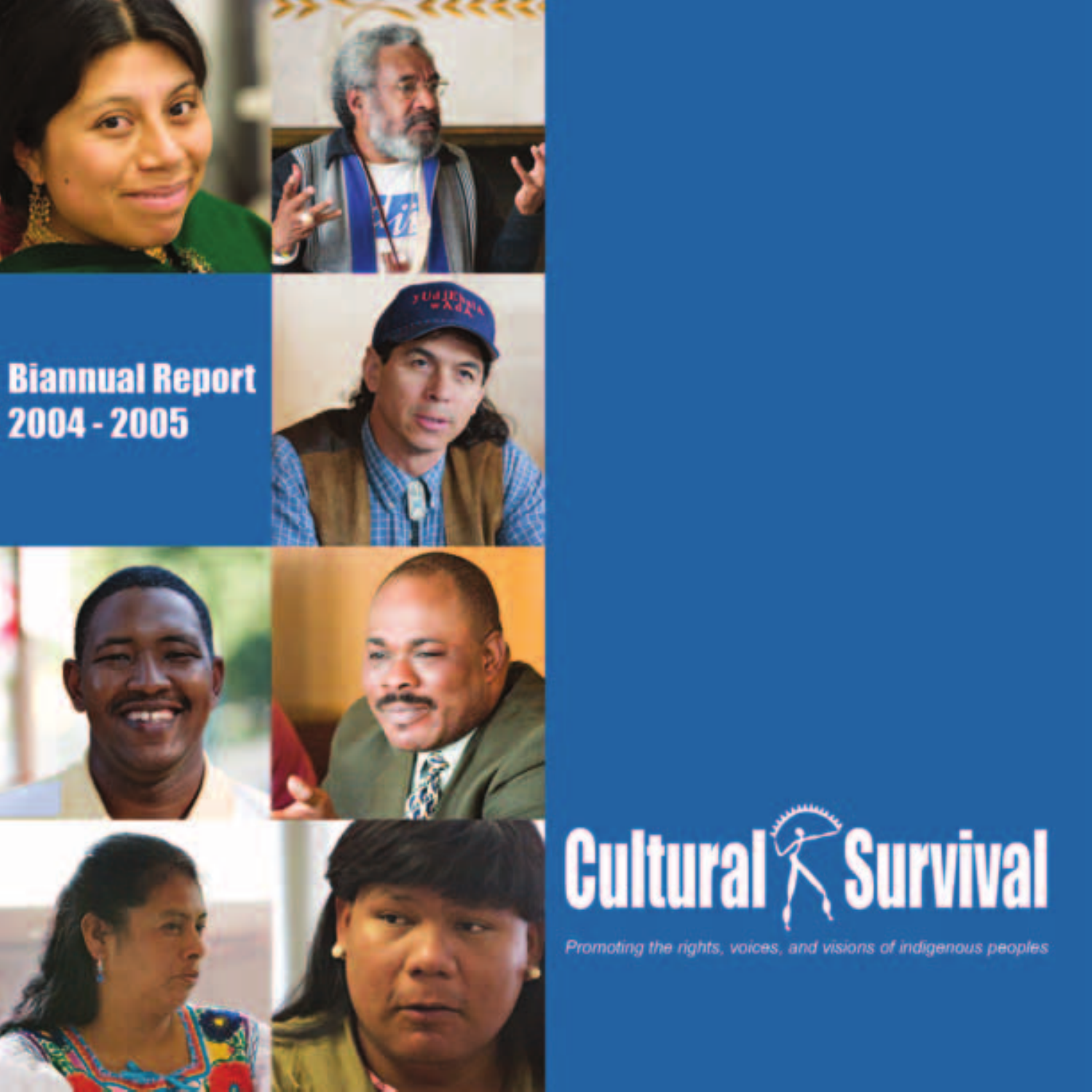## **BIANNUAL REPORT 2004-2005**

## **TABLE OF CONTENTS**

- 2-3 MESSAGE FROM THE EXECUTIVE DIRECTOR
- 4-6 PROGRAMS & ACTIVITIES
- 7-9 PUBLICATIONS
- 10 MEMBERSHIP & BAZAAR
- 11 **INTERN PROGRAM**
- 12-13 BOARD OF DIRECTORS
- 14-15 PROGRAM COUNCIL
- 16 STAFF
- 17 FUNDERS
- 18-19 FINANCIAL REPORT

#### Cover

From top left clockwise: Mirian Masaquiza, Viktor Kaisiepo, Richard Grounds, Vincent Nmehielle, Hiparidi Top'tiro, Isabel Juarez Espinosa, and Ledama Olekina.

#### **Back**

From top to bottom: Lisa Odjig, Adelard Blackman, Camila Rodriguez, and Jim Peters.

Photos © J. Brown

Copyright © 2005 Cultural Survival, Inc www.cs.org

# MESSAGE FROM THE EXECUTIVE DIRECTOR

Since 1972, Cultural Survival has been at the forefront of the international indigenous rights movement. Cultural Survival's work has contributed to a revolution of empowerment for indigenous peoples around the world. Over the past quarter century, indigenous peoples have discovered for themselves the power of advocacy at the local, state, and international levels. They have learned to use publicity to draw attention to their plight, and to combine forces for mutual benefit. They have demonstrated that traditional cultural knowledge can save lives, resolve disputes, and enhance the quality of life for all of humanity. But well-financed and politically powerful obstacles abound. Indigenous peoples now seek ways to protect their cultural identity and secure their political and cultural rights in the midst of globalization and the "war on terror."

Cultural Survival must periodically revise its mission to better meet the needs of indigenous peoples. In 2004, Cultural Survival undertook an extensive strategic planning process. More than 100 people participated, including board members, staff, project coordinators, and indigenous people who are partners in or the focus of Cultural Survival's work.

During the process we learned that while there is still a need to document violations of indigenous peoples' human rights, there is equally a need to showcase the ways in which cultural diversity and the specialized knowledge possessed by indigenous groups can benefit all of humanity. While there is still a need to put pressure on governments to protect indigenous rights, there also is a need to find new ways to understand and partner with governments, intergovernmental organizations, nongovernmental organizations, and corporate and religious interests to find solutions that simultaneously protect the rights of indigenous peoples and serve the wider interests of humanity. While some indigenous communities still need direct assistance, there is a much greater need to make available to indigenous peoples the technical, legal, and other expert assistance they seek to help themselves.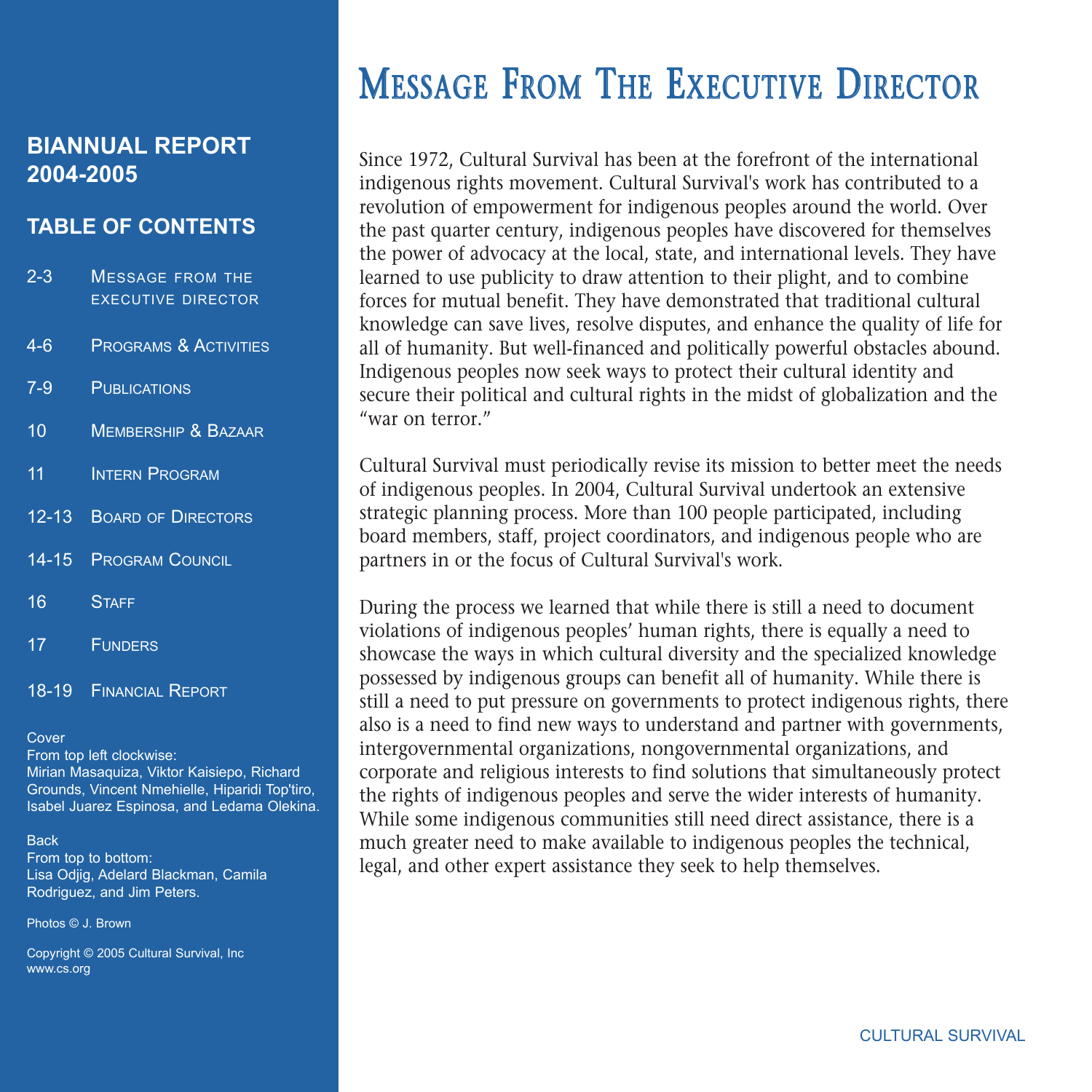While Cultural Survival's core mission to promote the rights, voices, and visions of indigenous peoples did not change, the strategic planning process transformed the ways in which the organization is achieving its mission. Today, the organization's two strategic goals are:

• To increase global understanding of indigenous peoples' rights, cultures, and concerns

• To partner with indigenous peoples to advocate for their human rights, and to empower indigenous peoples to be better self-advocates



Victoria Tauli-Corpuz, Program Council member and Permanent Forum President, at the UNPFII meeting in NYC.

As we look ahead to 2006, Cultural Survival is launching new "train the trainers" capacity-building programs, consolidating and increasing the support it provides to its indigenous partners, and expanding and professionalizing its human rights documentation and advocacy activities. Cultural Survival also continues to improve and expand the dissemination of its publications—Cultural Survival Quarterly, Cultural Survival Voices, and the Weekly Indigenous News—to effectively educate key policy makers and support indigenous peoples in their own advocacy work. Today, Cultural Survival's work is guided by a predominately indigenous Program Council and carried out by program staff working in partnership with indigenous communities and organizations.

This Biannual Report, which covers both the 2003-04 and 2004-05 fiscal years, describes the new programs and activities that have been instituted, as well as the long-standing projects and publications that continue to address indigenous peoples' most pressing needs. Even more detail about Cultural Survival's work can be found on our newly updated website: www.cs.org.

These are exciting times, both for the worldwide indigenous rights movement and for Cultural Survival. The rising capacity of indigenous peoples around the world to meet the challenges they face is an enormous source of inspiration. Cultural Survival is privileged to belong to and support this great global alliance.

Ellen L. Lutz



Executive Director

ANNUAL REPORT 2004-05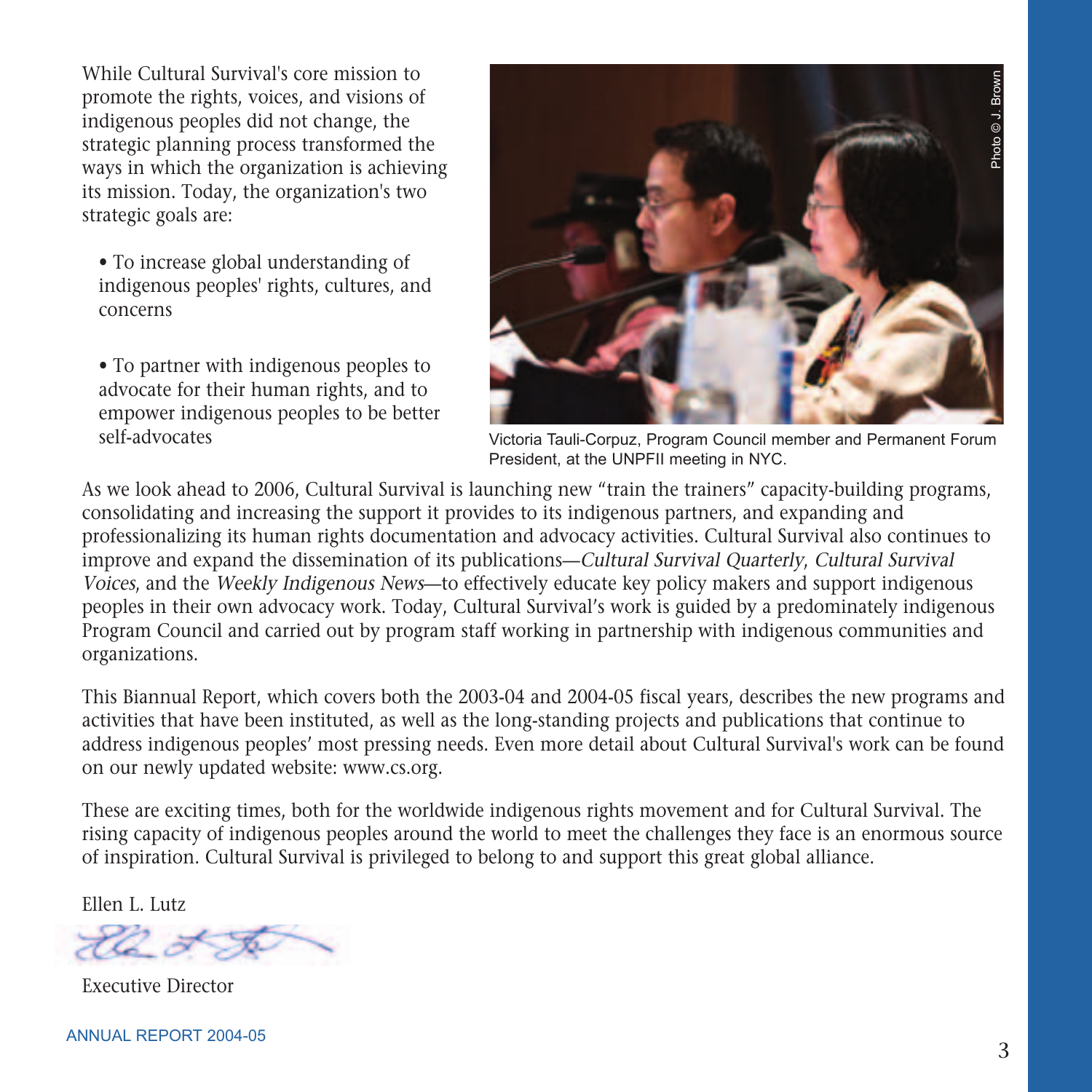# PROGRAMS & ACTIVITIES

2005 marked a major shift in the direction of Cultural Survival's operations. Many former Special Projects became successful, independent entities, and Cultural Survival embarked on several new programs and activities to support indigenous peoples and their communities. This report covers new initiatives, continuing programs, and former Special Projects, all of which remain true to our mission: promoting the rights, voices, and visions of indigenous peoples.



Antonio Garcia Contez reads *Cultural Survival Voices* at Radio Sembrador, San Pedro La Laguna, Guatemala.

#### Guatemala Radio Project - Guatemala

The Guatemala Radio Project is a collaborative community broadcasting initiative between Cultural Survival and seven Guatemalan radio organization partners. The project works to protect indigenous free speech by ensuring that community radio—a vital source of news, information, and education—remains accessible to Guatemala's indigenous populace. The Guatemala Radio Project has four major goals: (1) to press for legislation that will protect community radio bandwidth from encroachment by commercial or other special interests; (2) to train indigenous journalists to produce timely, relevant content for broadcast; (3) to assist community radio stations to obtain needed equipment; and (4) to provide capacity-building training for the radio association partners so the project can become self-sustaining.



The Totem Project delegation at the International Reindeer Herders Congress in Yakutia, Russia.

## Totem Peoples Preservation Project - Mongolia/Russia

Cultural Survival's Totem Peoples Preservation Project helps ensure the survival of indigenous nomadic reindeer herding peoples in eastern Siberia and Mongolia whose culture is indelibly linked to their livestock and lands. The project has helped stabilize the region's reindeer population and increase herds in Tyva, Russia and Mongolia. It facilitates indigenous rights workshops and agreements to advance indigenous sovereignty, protect ethno-cultural habitat, and reduce outside influences that degrade traditional lifestyles, cultures, and their environments. It also works to advance the Sayan Cross Trans-Boundary Peace Park Initiative, which aims to link indigenous communities on both sides of the Siberian-Mongolian border. A fourth cultural exchange that brings together indigenous people from Siberia, Mongolia, the United States, and Canada is planned for the summer of 2006.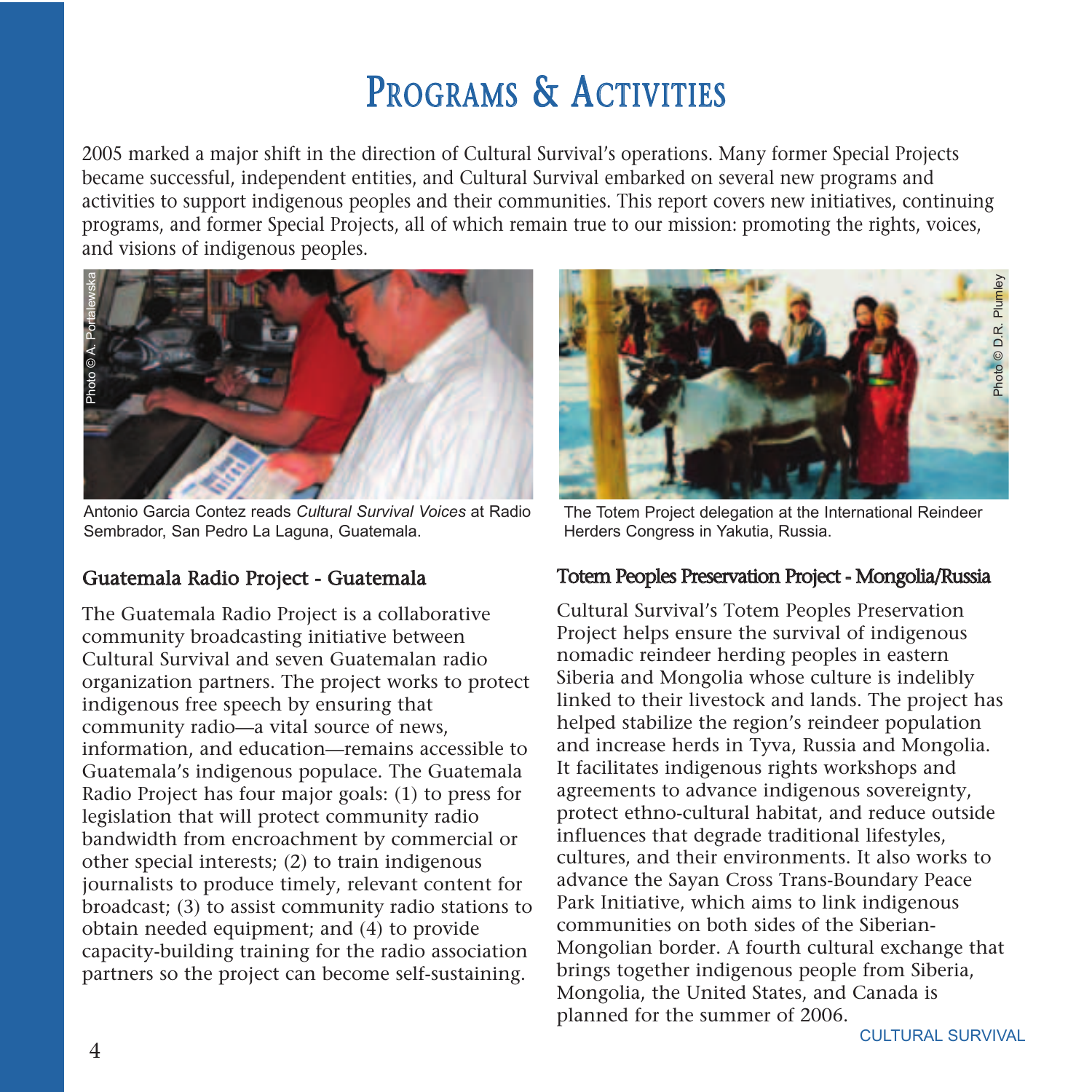## Bridging the Gap: Law vs. Reality - the Americas

Cultural Survival, in collaboration with the University of Arizona and the U.N. Special Rapporteur on the Situation of Human Rights and Fundamental Freedoms of Indigenous Peoples, is working to identify effective approaches to bridge the gap between national and international human rights law and the realities on the ground for indigenous peoples. Strategies for selected countries in the Americas will be developed at an October 2005 expert seminar in Tucson, Arizona.

## Endangered Language Preservation - United States

As the first phase of a program to disseminate "best practices" on preserving endangered languages in North America, Cultural Survival is collaborating with the Euchee Language Project in Sapulpa, Oklahoma to evaluate and disseminate the learning from its work.

## Human Rights Documentation - Colombia

More than 600 indigenous leaders and community members have been assassinated and some 20,000 have been displaced over the last four years as a result of Colombia's raging civil war. Cultural Survival is helping to raise awareness about this assault against indigenous communities that are caught in the crossfire, and is assisting Colombian indigenous rights organizations to raise funds to train indigenous activists to document human rights violations that threaten their communities and cultures.

#### Ituri Forest Peoples Project - Democratic Republic of Congo

The Ituri Forest Peoples Fund enables the Efe and Lese people to provide their children with primary education, including basic literacy, and ensures the availability of health care services through the building of a school and a health care clinic.



Leah Mankura and Lydia Soipei Nampaso, students at Maasai Education Discovery in Kenya.

## Assistance to Maasai Non-Governmental Organizations - Kenya

Cultural Survival works with two Maasai non-governmental organizations in Kenya that provide education for Maasai girls and undertake local development initiatives and legal action to recover traditional lands. Maasai Education Discovery (MED) helps the Maasai of Kenya and Tanzania, especially women and girls, achieve sustainable livelihoods and gain greater access to educational opportunities. Cultural Survival also provides assistance and legal support to Simba Maasai Outreach Organization (SIMOO), a community-based nonprofit organization working with Maasai in Kajiado District, Kenya. SIMOO improves the living standards of poor community members through integrated development, capacity building, and advocacy about land rights, women's empowerment, education and culture, food security, and water.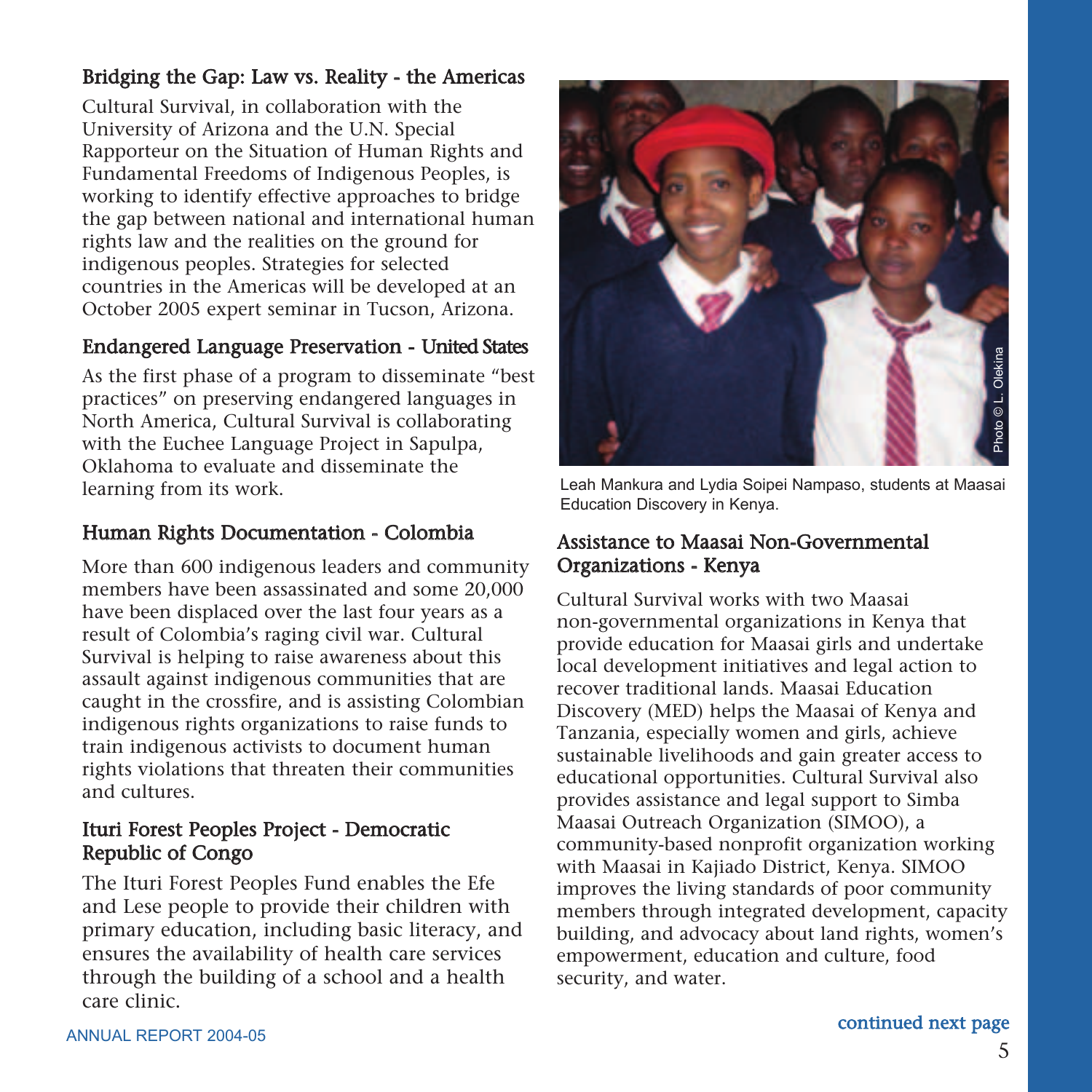## PROGRAMS & ACTIVITIES CONTINUED



## Assistance to the Xavante Warã - Brazil

Cultural Survival assists the Xavante Warã Association, a non-governmental organization that represents the Xavante peoples of the Sangradouro Indigenous Territory in Mato Grosso, Brazil, in its work to conserve 'Ro, a Xavante concept that integrates indigenous cultural and spiritual life with the natural cerrado (savannah) environment. Projects focus on the documentation of traditional knowledge and its transmission across generations, and on protecting the cerrado from environmental damage caused by large, mono-crop soy plantations.

#### Ersari Turkmen Weaving Project - Pakistan

The Ersari Turkmen Weaving Project benefits Turkmen refugees from Afghanistan living in Pakistan. This project keeps alive the vegetable dying, hand-spinning, and weaving traditions of the Ersari Turkmen, and channels the proceeds from rug sales into educational programs for the Ersari people. Cultural Survival features Ersari rugs at its multiple cultural bazaars.

#### Black Mesa Weavers for Life and Land - USA

Black Mesa Weavers for Life and Land betters the economic and social conditions of the Black Mesa Diné (Navajo) by protecting traditional lifeways based on sheep herding and the sale of wool and weavings. In addition to receiving fair prices for their products, the Black Mesa Weavers have received grants to develop solar-powered wells as sources of sustainable energy. This project is in the process of becoming an independent organization.

## Tibet Project - Nepal and Tibet

The Tibet Project generates funds through the production and sale of traditional and contemporary Tibetan carpets woven in Nepal. The funds are used to support education, reforestation, and other projects that benefit Tibetan communities in Tibet, India, Nepal, and the United States. In FY 2005, Cultural Survival assisted its partners to form Machik, an independent nonprofit organization.

#### Djenné Project - Mali

The Djenné Project aided indigenous people living downstream from the Talo Dam Project to become active partners in the dam-planning process. A study by Cultural Survival and Clark University experts on large dams helped persuade the government of Mali and the African Development Bank to redesign the dam to improve water management. The Djenné Project was successfully completed in FY 2004.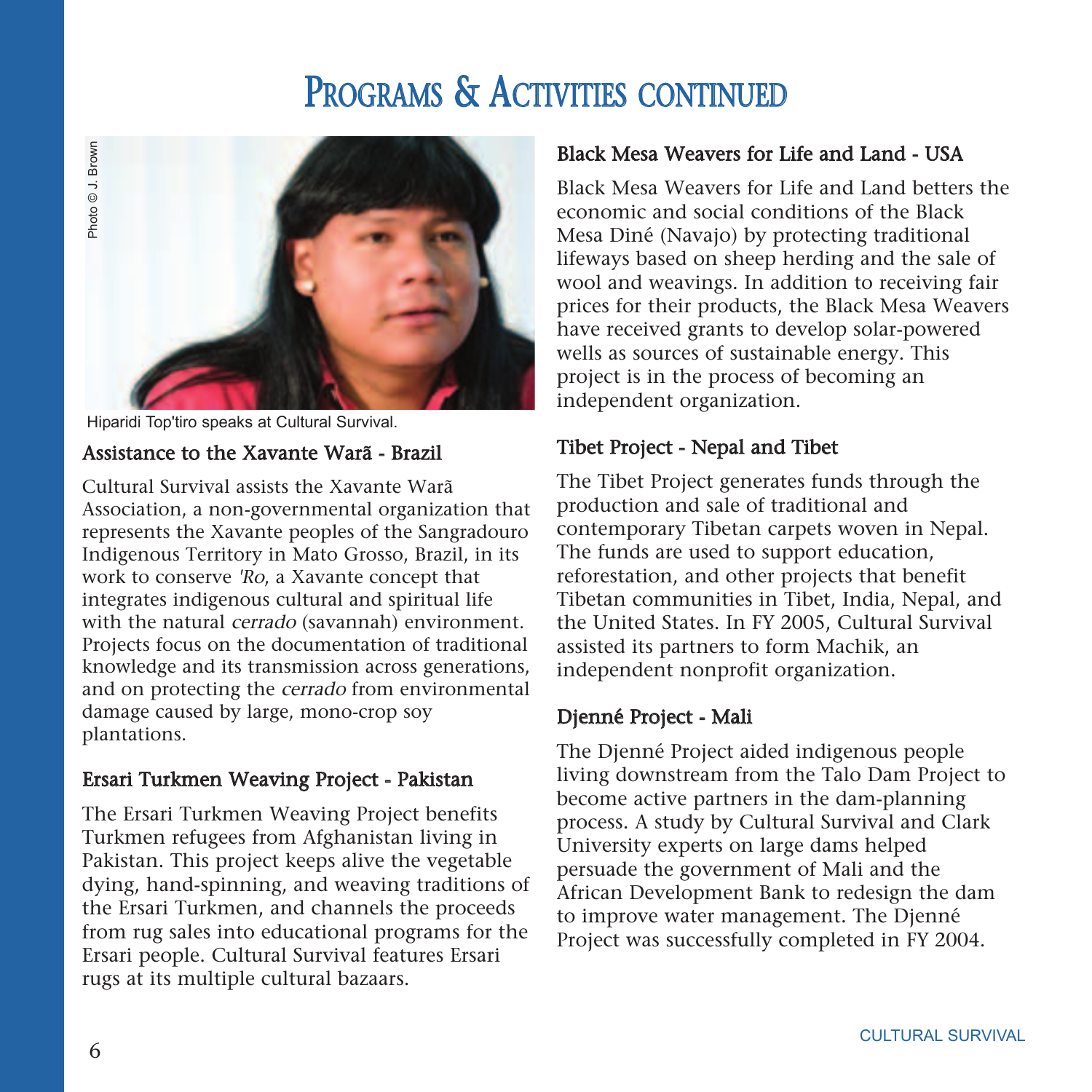# **PUBLICATIONS**

## Cultural Survival Quarterly



#### Indigenous Education and the Prospects for Cultural Survival Winter 2004 - 27.4

Education is crucial to indigenous peoples' struggles for autonomy and selfdetermination. This issue of the *Cultural Survival Quarterly* examines the challenges indigenous peoples face in obtaining education that enables them to navigate in the contemporary world while maintaining their identities and cultures.

#### Indigenous Lands or National Parks? Spring 2004 - 28.1

Indigenous peoples throughout the world face many threats to their lands and territories, as well as to their cultural integrity. The articles in this Cultural Survival Quarterly demonstrate the ways in which indigenous peoples continue to actively engage the conservation community to ensure that national parks and other protected areas do not violate their rights.





#### Worlds Transformed: Indigenous Peoples' Health in Changing Rainforests Summer 2004 - 28.2

In this issue of the Cultural Survival Quarterly, contributors working in each of the major rainforest areas of the world explore the effects of ecological and social change on the health and well-being of rainforest indigenous peoples. This exploration was done with the hope that it will contribute to the empowerment of rainforest indigenous peoples as they struggle to improve their lives in an out of balance world.

#### The International Decade of the World's Indigenous People Fall 2004 - 28.3

As the first International Decade of the World's Indigenous People (1995-2004) drew to a close, indigenous peoples unanimously reported that the progress made was far outweighed by the challenges that remain. By celebrating the successes and examining the failures of the past decade, this issue of the Cultural Survival Quarterly brings the concerns of indigenous peoples to the fore so that the objectives of the International Decade can be realized before another decade passes.

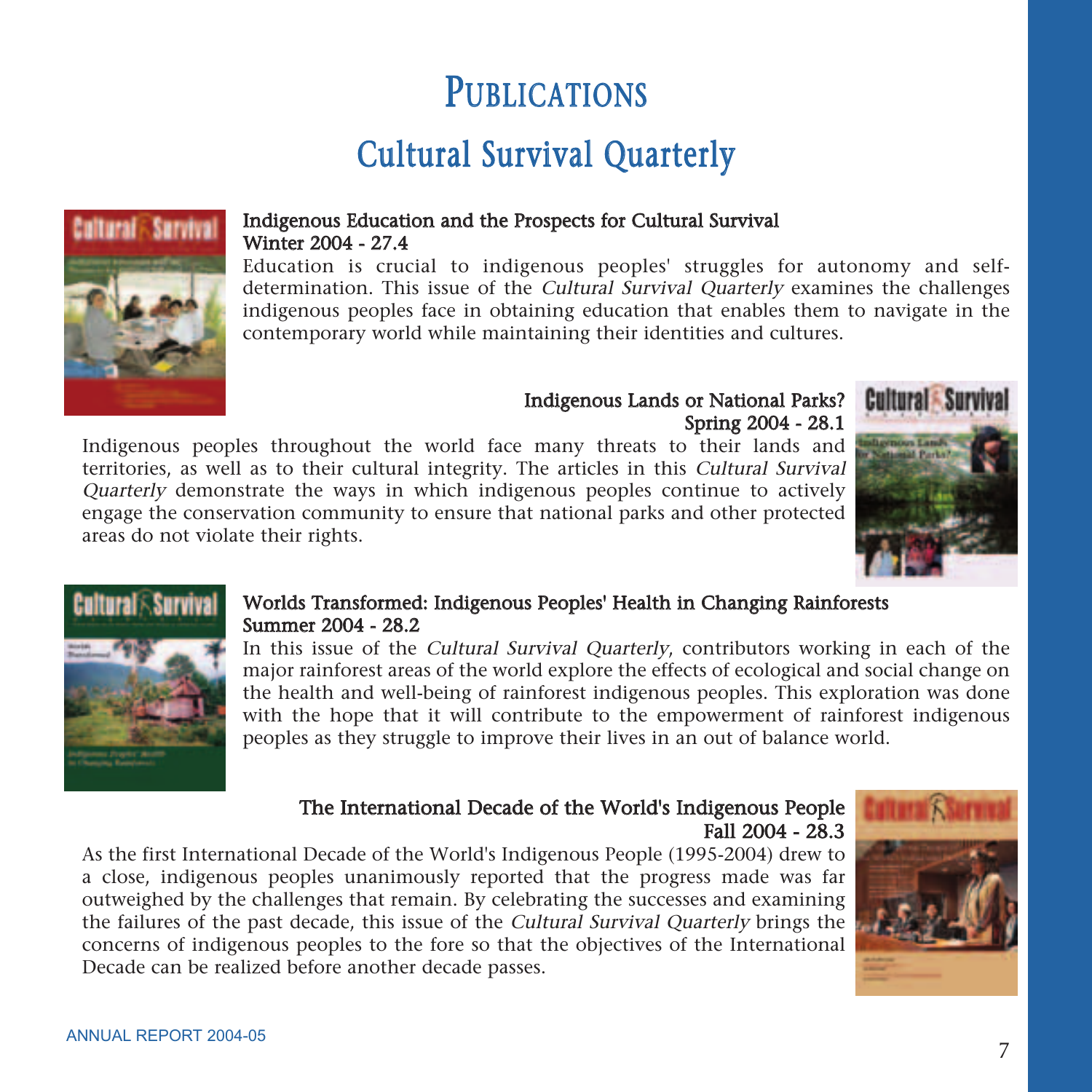

## Women the World Must Hear Winter 2005 - 28.4

In this issue of the Cultural Survival Quarterly, indigenous women share their stories and challenge mono-dimensional understanding of the women's rights and indigenous rights movements. Although they are doubly discriminated against, indigenous women demonstrate that their experience, traditional knowledge, and determination can help resolve some of the world's most intractable problems.

#### Indigenous Peoples and Violent Conflict Spring 2005 - 29.1

This issue offers a multi-dimensional, contemporary examination of indigenous peoples and conflict involving states and other outside interests. The articles both confirm and challenge scholarly wisdom about the root causes of violent conflict involving indigenous peoples, and highlight concrete steps that the international community can take toward achieving peaceful conflict resolution.





#### Indigenous Peoples Bridging the Digital Divide Summer 2005 - 29.2

In today's technologically rich and dependent world, indigenous peoples fully understand the importance of new technologies. In anticipation of the second meeting of the World Summit on the Information Society in November 2005, this issue of the Cultural Survival Quarterly declares and endorses indigenous peoples' intention of being included in the digital revolution.

#### Fair Trade & Indigenous Peoples Fall 2005 - 29.3

This issue reports on Cultural Survival's findings from research on the impact of fair trade on indigenous producers. Based on extensive staff interviews with indigenous coffee and craft producers in Guatemala and their fair trade partners in the United States, the study concludes that for fair trade to be truly fair for indigenous producers, they must have greater knowledge of how fair trade works and more involvement in all aspects of their business partnerships.

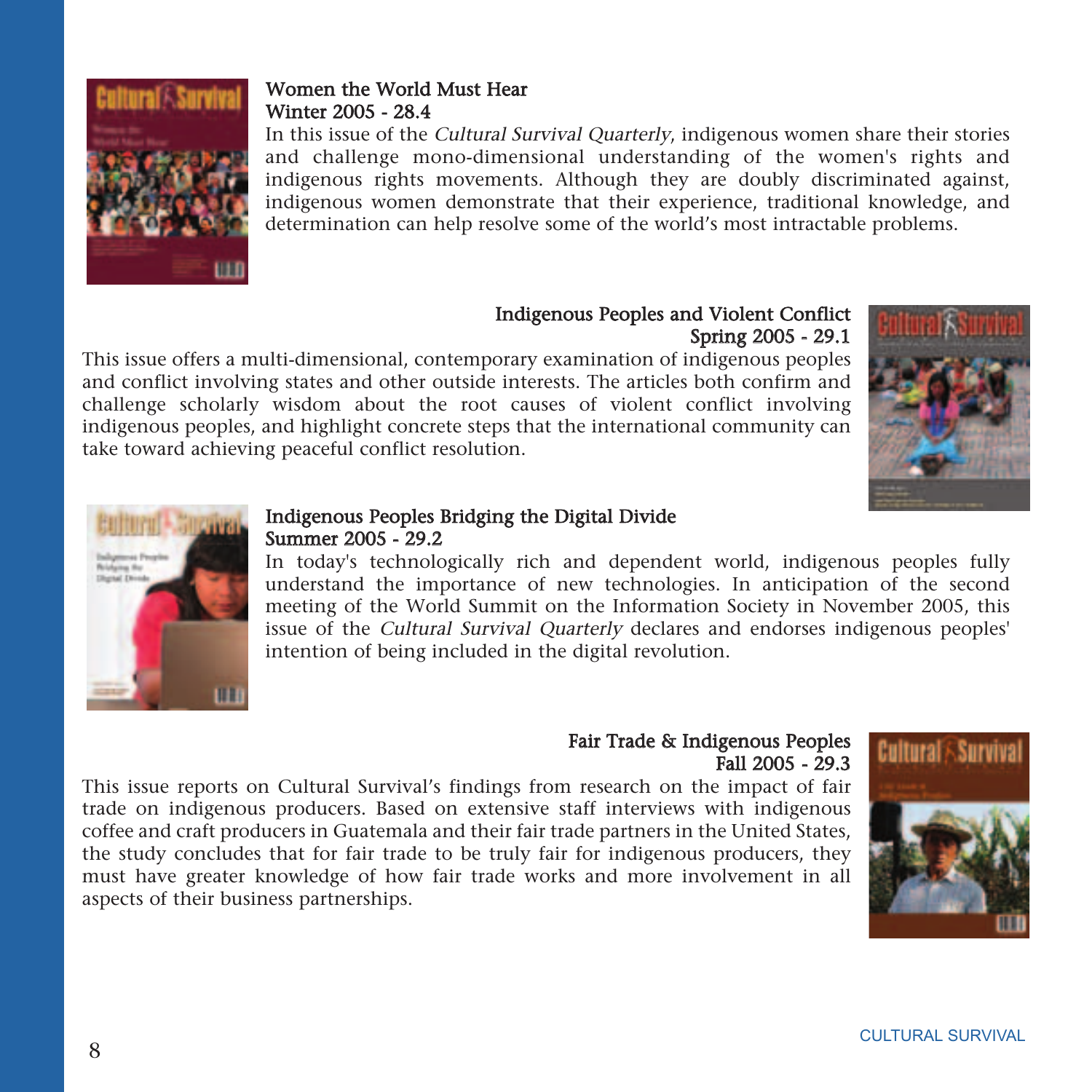## Cultural Survival Voices

In 2005, Cultural Survival began translating Cultural Survival Voices, its semi-annual newspaper, into Russian, French, and Spanish-language editions. As a result, Voices now reaches thousands of indigenous peoples and policy makers throughout the world.

- 75,000 copies of English-language Voices were distributed in FY 2004 and FY 2005.
- 10,000 copies of the Spring 2004 issue were distributed in Russian; 10,000 in French; and 20,000 in Spanish.



# WEBSITE & WEEKLY INDIGENOUS NEWS

Cultural Survival launched a new version of its website, www.cs.org, in the summer of 2005. Among the features of the improved site are easier navigation, more detailed information about Cultural Survival's programs, and more prominent access to articles from all of Cultural Survival's publications. The website also includes a "What's New" home page section for breaking news. The average weekly number of new subscribers to the Weekly Indigenous News increased five-fold since the new site was launched.

- 1.800 subscribers now receive the Weekly Indigenous News.
- A link to the Weekly Indigenous News appears on the websites of our media partners: DevelopmentGateway.org, OneWorld.net, and IPSnews.net.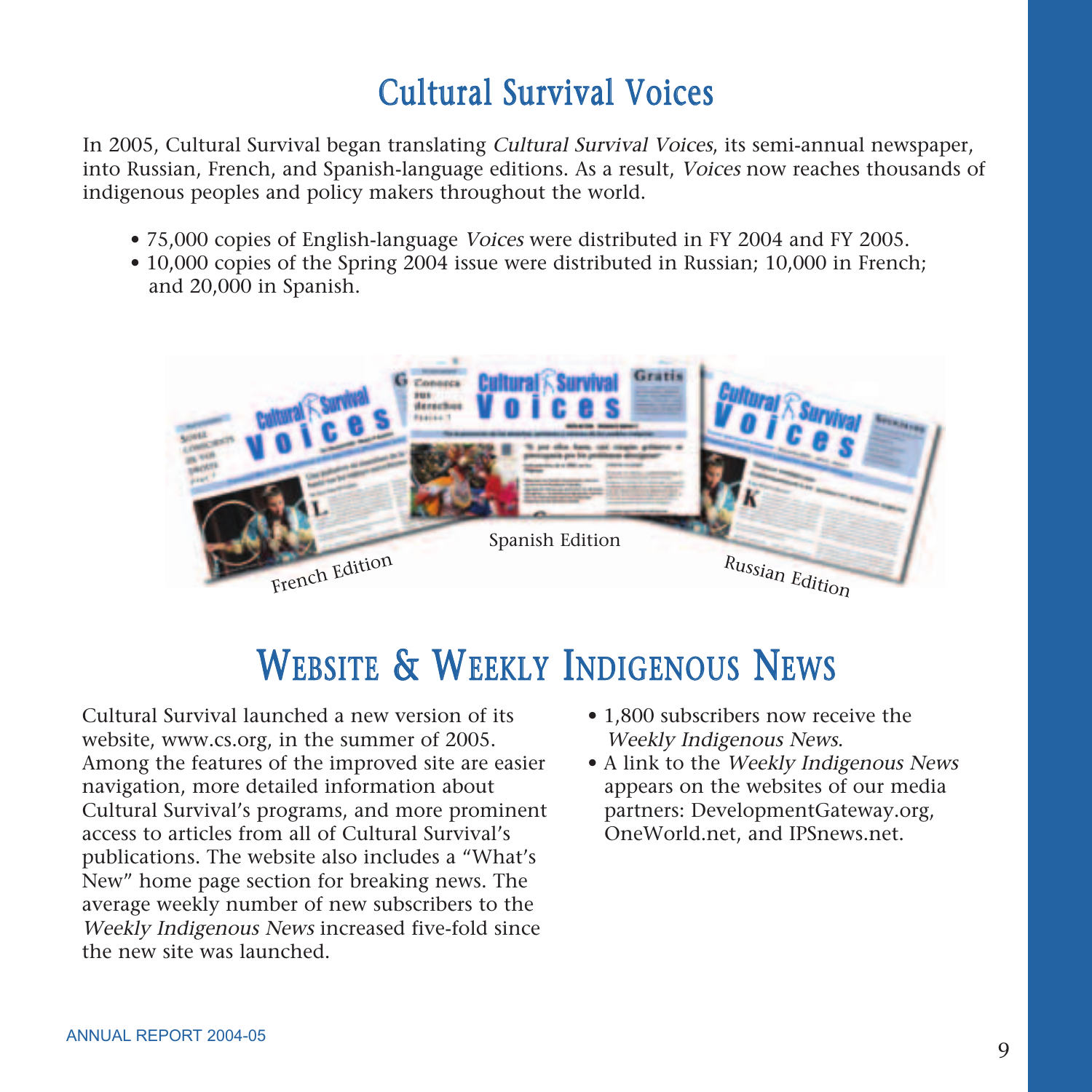# **MEMBERSHIP**

Members are Cultural Survival's lifeblood. In the past two years, more than 1,200 new members joined the organization. Cultural Survival's 4,300 members from more than 150 countries form a community of individuals and organizations concerned with the rights of indigenous peoples. Members include indigenous people, anthropologists, professors, researchers, college students, activists, and interested members of the public. Over the past year Cultural Survival strengthened ties to indigenous organizations around the world through the compilation of an indigenous organizations database, which is actively maintained on the Cultural Survival website: www.cs.org.



From left to right: Alice Lopez, a Mashpee Wampanoag, performs at the summer bazaar; Hand blown Guatemalan glass; Shoppers peruse carvings from Kenya; Textiles from India. Photos © A. Portalewska & J. Brown

# CULTURAL SURVIVAL BAZAARS

- Cultural Survival's annual winter bazaar in Cambridge, Massachusetts, has become a community institution, annually drawing more than 8,000 customers and participants.
- In 2005, more than 4,000 people attended the fifth annual summer bazaar in Tiverton, Rhode Island, making it the most successful summer bazaar to date.
- Due to the proven success of the bazaars as membership-generating opportunities, Cultural Survival will host 12 bazaars in the New England area during FY 2006.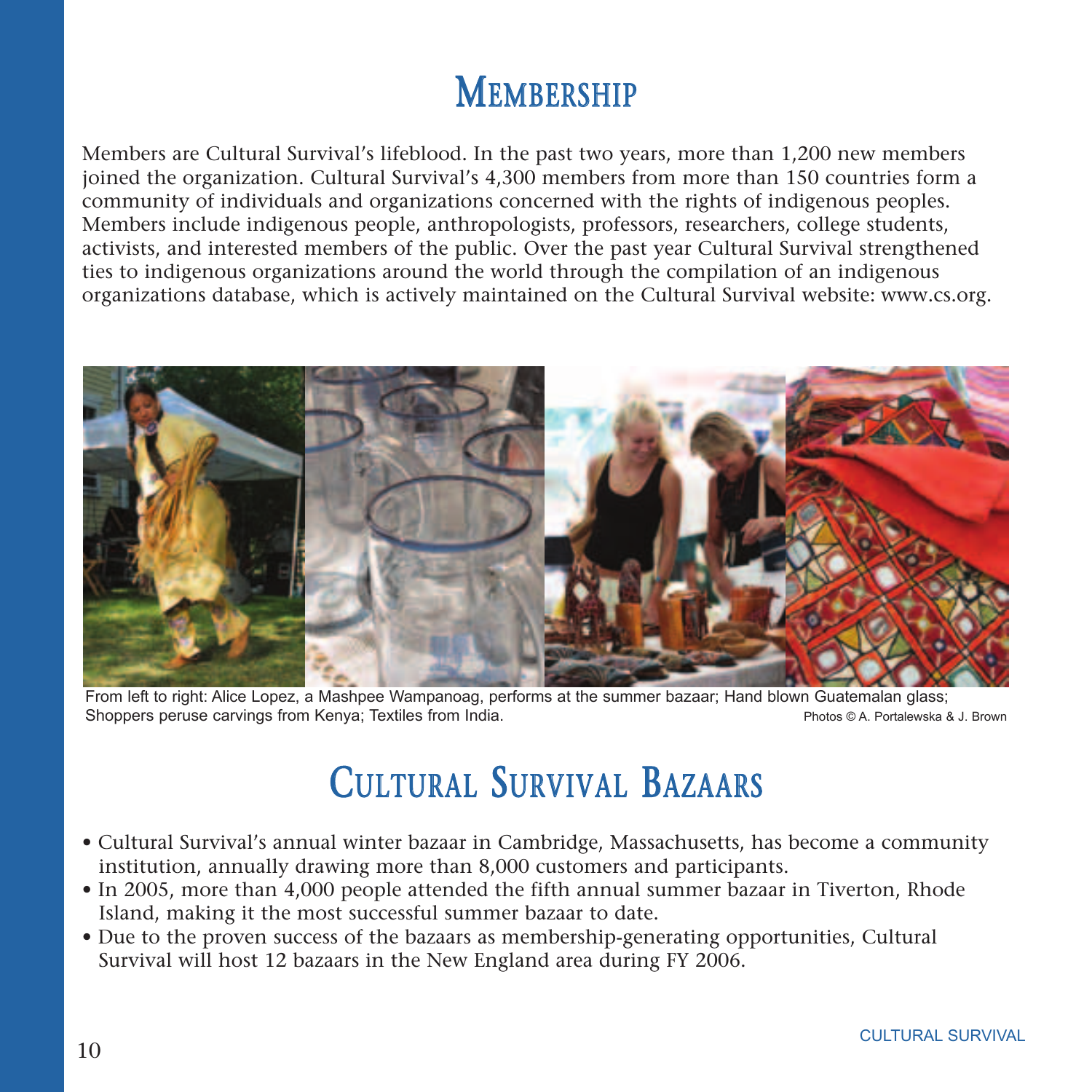## INTERN PROGRAM

*"Prior to interning at Cultural Survival, I [had] a superficial knowledge of the desires of indigenous groups and the responses of state governments. My researching and reporting of the distressing harms on indigenous communities has inspired a deeper passion for remedying the social cries of injustice and has instigated a greater cultural awareness."* 

Kristin Kelley, Dartmouth University student and former Cultural Survival intern

Cultural Survival's interns are actively involved in all areas of the organization's work, and play an integral role in day-to-day operations. Cultural Survival offers internships in three departments:

- Research and Publications
- Fund Raising and Events
- International Indigenous and Human Rights Law

In FY 2004 and 2005, Cultural Survival hosted 68 interns, and featured more than 40 speakers in its intern lunch series.





Left: Dave Favreau talks to members at the summer bazaar in Tiverton, RI. Top: Rachel Ballester discusses Maasai rights in Kenya with CS Program Council member Ledama Olekina.

Photos © J. Brown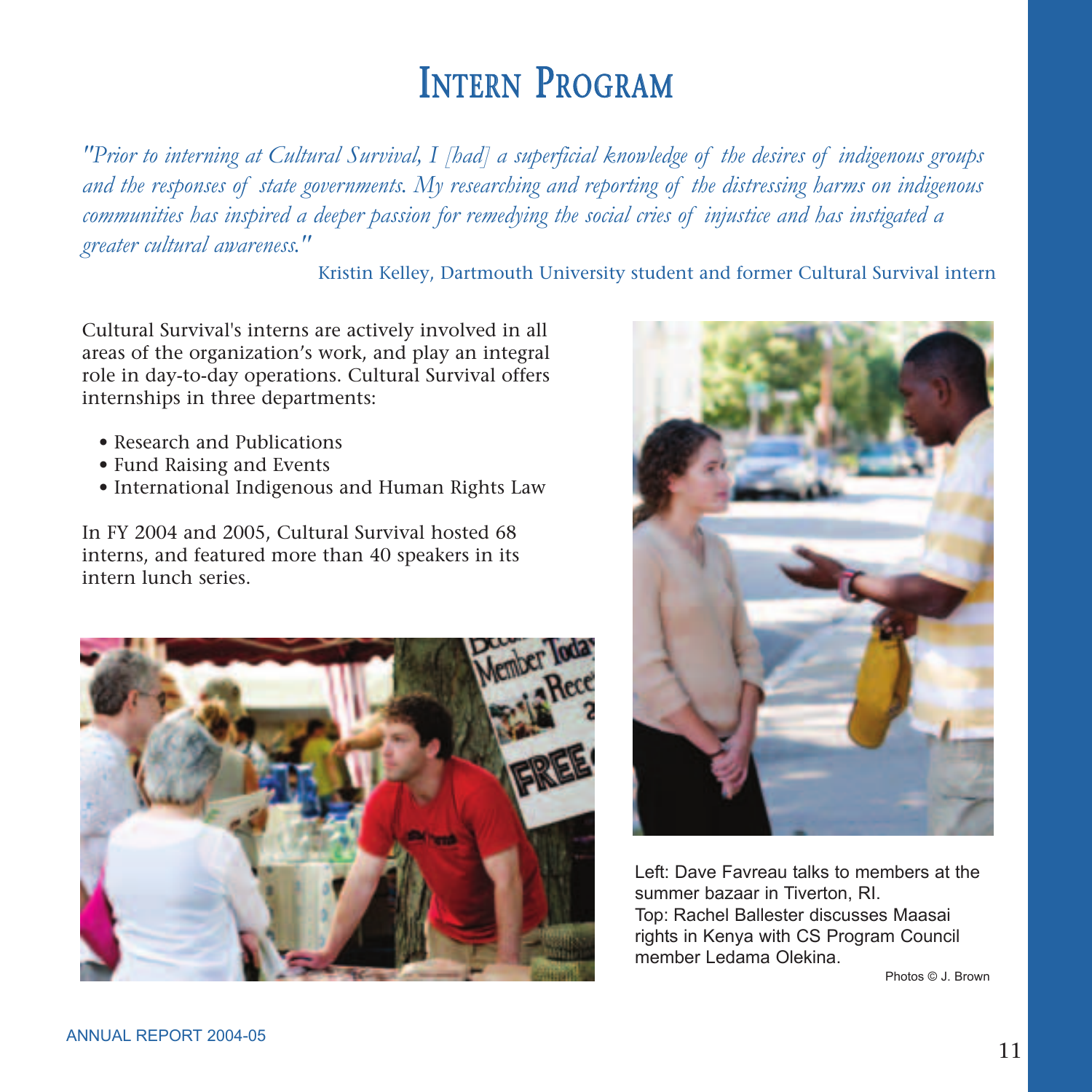# **GOVERNANCE**

Cultural Survival is governed by a Board of Directors that serves as Cultural Survival's legal accountability mechanism, and bears all the responsibilities of Boards of Directors in the United States and in the Commonwealth of Massachusetts. The Board of Directors meets four times per year.

In 2004, Cultural Survival created a Program Council to guide the organization in its programmatic activities. The Program Council, whose members are predominantly indigenous, is made up of 14 individuals with the knowledge, experience, and skills to assist the organization to evaluate Cultural Survival's current programs, set policy on complex program-related issues, and identify potential areas for new programs.

## BOARD OF DIRECTORS

#### PRESIDENT

David Maybury-Lewis is a retired professor of anthropology at Harvard University. He co-founded Cultural Survival in 1972 with his wife, Pia, and serves as its founding president. He received his doctorate in anthropology from Oxford University.

#### CHAIRMAN OF THE BOARD

P. Ranganath Nayak is the chief executive officer of Cytel Software. He has more than 24 years of senior-level management experience in technology and management consulting, and holds a doctorate in mechanical engineering from the Massachusetts Institute of Technology.

#### **TREASURER**

Sarah Fuller is the president of Decision Resources, Inc., an international publishing and consulting firm. She previously served as vice president of Arthur D. Little, Inc., and president of Arthur D. Little Decision Resources.

#### **CLERK**

Katy Moran directs the Healing Forest Conservancy, a nonprofit organization that promotes the U.N. Biodiversity Convention. She previously served as a congressional aide and press secretary in the U.S. House of Representatives.

#### BOARD OF DIRECTORS

Wade Davis is an explorer-in-residence at the National Geographic Foundation. He is the author of numerous books and more than 50 scientific articles. He received his doctorate in ethnobotany from Harvard University.

Westy A. Egmont was the president of the International Institute of Boston for nine years. He previously served as the director of the Greater Boston Food Bank and hosted and produced a public television program.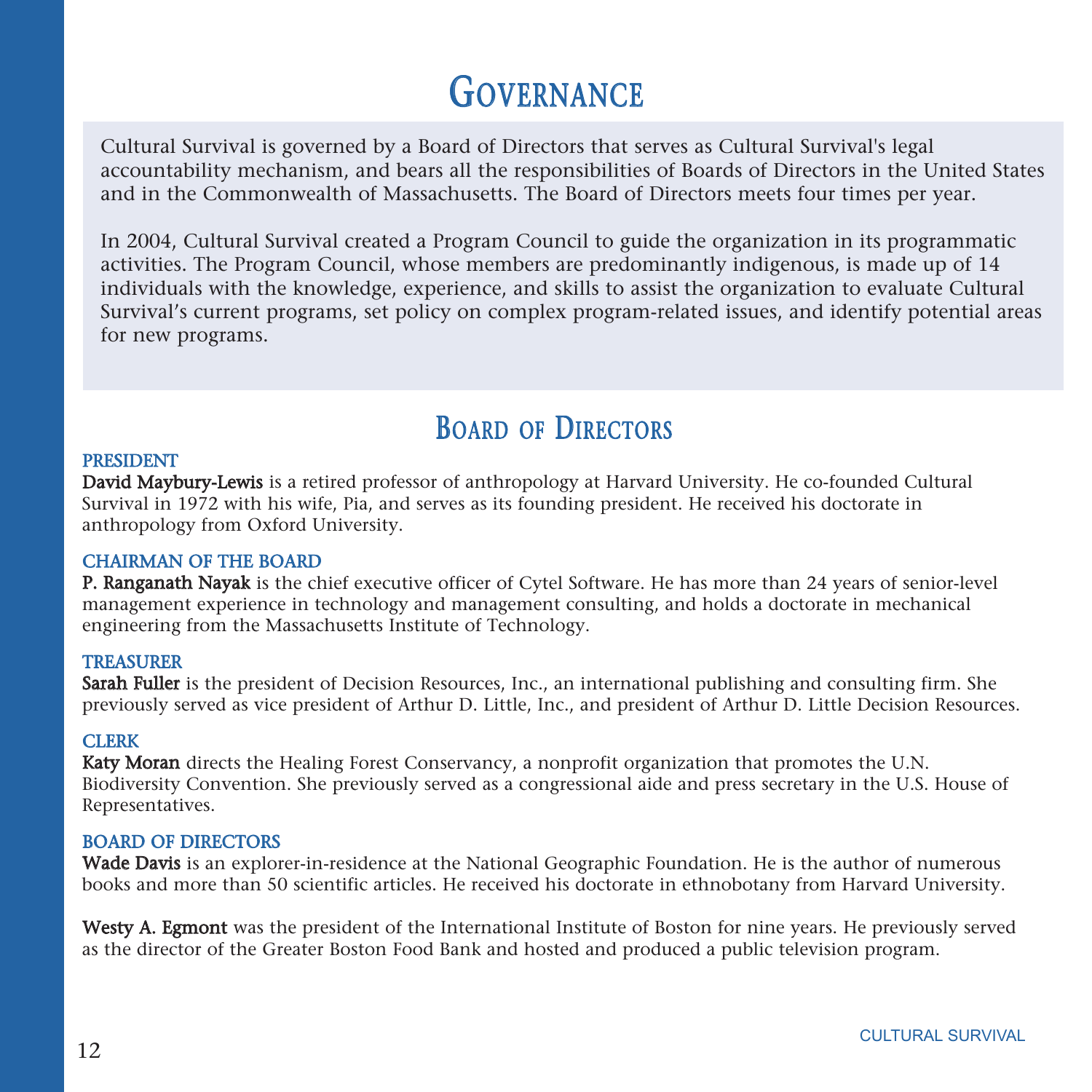

Lester J. Fagen is a partner in the Boston-based law firm Goulston & Storrs, PC. He advises both nonprofit and for profit businesses and has served on the boards of several cultural organizations. He received his law degree from Columbia University.

James Howe is a professor of anthropology at the Massachusetts Institute of Technology. His research focuses on political and historical anthropology, indigenous-state relations, and the impact of missionaries. He received his doctorate in anthropology from the University of Pennsylvania.

Jean Jackson chairs the Department of Anthropology at the Massachusetts Institute of Technology. Her books, articles, and courses focus on medical anthropology, social and ethnic identity, gender issues, and indigenous mobilization in Colombia. She received her doctorate in anthropology from Stanford University.

Cecilia Lenk is vice president of information technology for Decision Resources. She has developed numerous national and international Internet initiatives in the areas of science, health, and science education. Lenk received her doctorate in biology at Harvard University.

Sally Engle Merry is the Marion Butler McLean Professor in the History of Ideas Department of Anthropology at Wellesley College, as well as the co-director of the Peace and Justice Studies Program. She received her doctorate in anthropology from Brandeis University.

Chris Rainier, a documentary photographer, has had photographs published in Life, Time, Smithsonian Magazine, The New Yorker, The New York Times, and various National Geographic publications. From 1980 to 1985, Rainier was a photographic assistant to the late Ansel Adams.

Victoria Tauli-Corpuz, a Kankana-ey Igorot from the Cordillera region of the Philippines, is executive director of the Tebtebba Foundation (Indigenous Peoples' International Centre for Policy Research and Education). She is the Chairperson of the United Nations Permanent Forum on Indigenous Issues, Chairperson-Rapporteur of the Voluntary Fund for Indigenous Populations, Convener of the Asian Indigenous Women's Network, and Commissioner for the International Labor Organization World Commission on the Social Dimension of Globalization.

Chris Walter is the founder and president of Yayla Tribal Rugs, Inc., and the founder of Barakat, Inc., a nonprofit corporation that benefits weaving communities and environmental protection in Asia. He is the founder and coordinator of projects for the protection of Ersari Turkmen refugees from Northern Afghanistan and Tibetan refugees living in Nepal and India.

[As of September 1, 2005]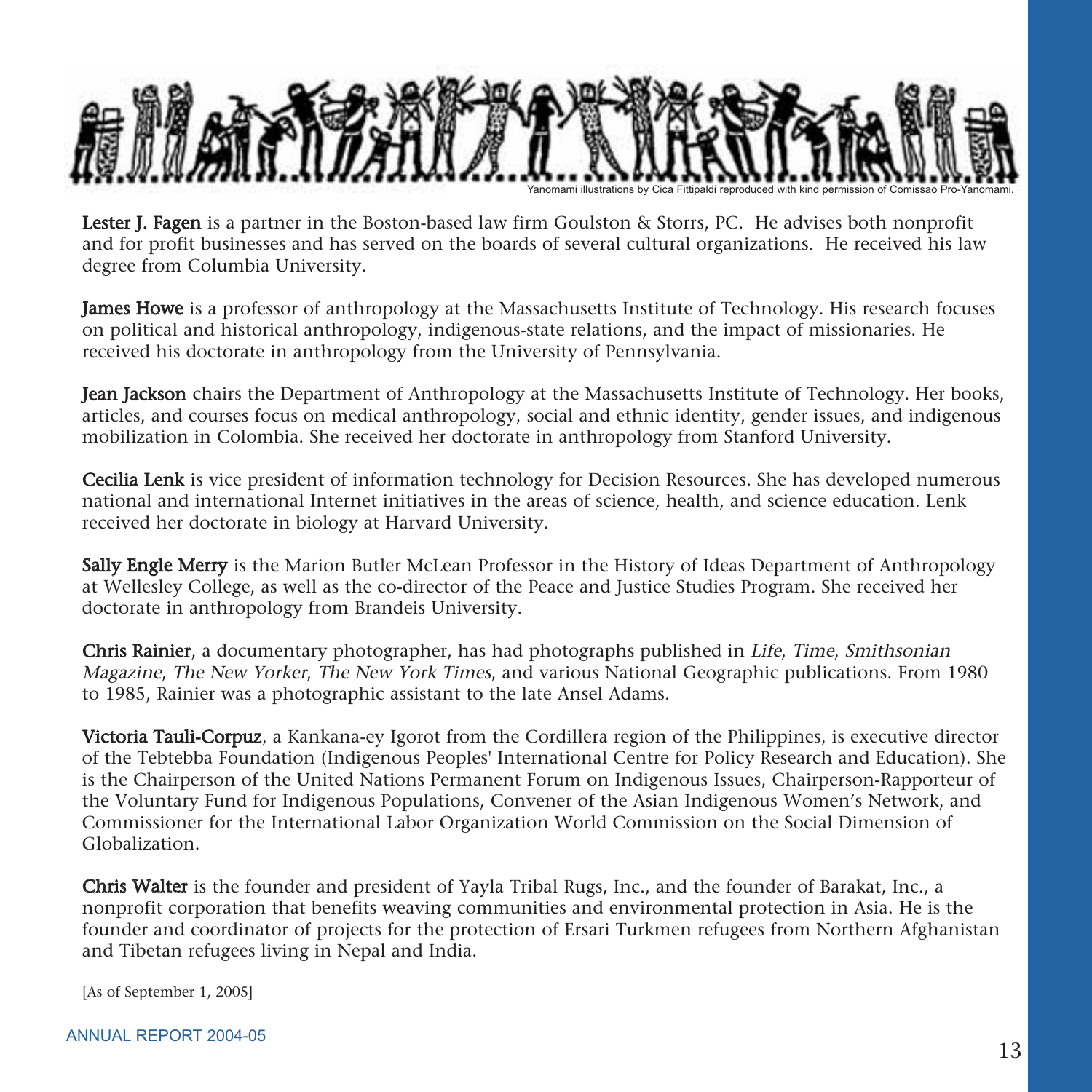## PROGRAM COUNCIL



Isabel Juarez Espinosa, a Maya from Chiapas, Mexico, was one of the first indigenous women ever to appear on stage in Chiapas. She co-founded a Maya women's theater cooperative, la FOMMA (Fortaleza de la Mujer Maya, or Strength of the Maya Woman) and is one of Mexico's first indigenous women playwrights.

Richard Grounds, a Euchee, directs the Euchee Language Project, a language reclamation project in which Euchee-speaking elders teach Euchee to community leaders and youth. He is a leading proponent of the International Year for Endangered Languages. He received his doctorate in theology from Princeton University.

**James Howe** is a professor of anthropology at the Massachusetts Institute of Technology. A specialist on the Kuna of Panama, his research focuses on political and historical anthropology, indigenous-state relations, and the impact of missionaries.

Jean Jackson chairs the Department of Anthropology at the Massachusetts Institute of Technology. She carried out her fieldwork in Guatemala, Mexico, and the Vaupes region of Colombia. Her books, articles, and teaching focus on medical anthropology, social and ethnic identity, gender issues, and indigenous mobilization in Colombia.

Viktor Kaisiepo, a Biak from West Papua, represents the Papuan Presidium Council in Europe, the United States, and at the United Nations. He was a consultant for the World Bank Grants Facility for Indigenous Peoples and is active in a wide range of indigenous rights campaigns.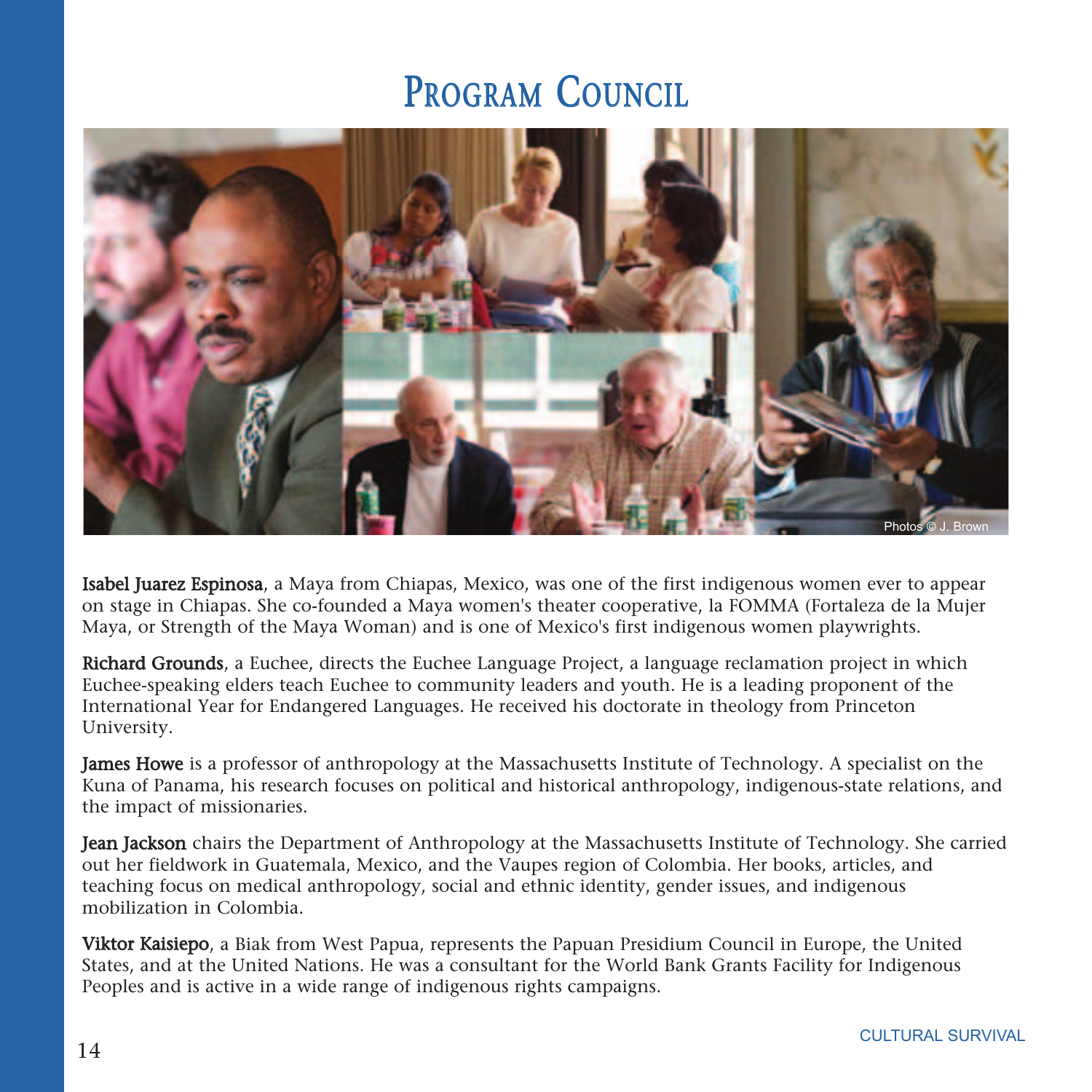Wilton Littlechild, a Cree, has represented indigenous peoples in organizations such as the United Nations and the International Labor Organization for more than 20 years. He is vice president of the Indigenous Parliament of the Americas and is the founder of the International Organization of Indigenous Resource Development. A practicing lawyer and member of the Law Society of Alberta, he was named an honorary chief of the Cree for being the first treaty Indian from Alberta to graduate from law school.

Theodore Macdonald, Jr., Cultural Survival's former program director, teaches anthropology and human rights at Harvard University. He specializes in indigenous peoples of the Andes and Central America, and on human rights, development, and local responses to induced social and environmental change and ethnic conflict.

Mirian Masaquiza, a Kichwa from Salasaca, Ecuador, is a member of the Confederación Nacional de Organizaciones Campesinas, Indígenas y Negras (Confederation of Indigenous Peoples, Afro-Ecuadorians and Rural Organizations, FENOCIN). She is the Associate Social Affairs Officer for the Secretariat of the U.N. Permanent Forum on Indigenous Issues.

Vincent O. Nmehielle, an Ikwerre from the Niger Delta region of Nigeria, is an associate professor of law at the University of the Witwatersrand School of Law, Johannesburg, South Africa. He currently is on leave while serving as the Prncipal Defender of the Special Court for Sierra Leone. He holds a doctorate in international and comparative law from George Washington University.

Ledama Olekina, a Maasai from Kenya, is president of Maasai Education Discovery, a nonprofit organization based in Kenya. Through his work, he raises awareness of educational problems for Maasai and helps Maasai girls attain an education.

Mary Anne Saul teaches world cultures and religions at North Reading High School in North Reading, Massachusetts. She is on the board of directors of Documentary Educational Resources and provides oversight and direction for Cultural Survival's educational efforts. She has a doctorate in anthropology from Boston University.

John Scott, an Iningai from Australia, was involved in establishing the Secretariat for the U.N. Permanent Forum on Indigenous Issues. He currently works at the Secretariat of the Convention on Biological Diversity in Montreal.

Stella Tamang, a Tamang from Nepal, was Chair of the International Indigenous Women's Caucus at the third session of the U.N. Permanent Forum on Indigenous Issues, is the Chair of the South Asia Indigenous Women's Forum, and an advisor of Nepal Tamang Women Ghedung. She founded Bikalpa Gyan Kendra in Nepal to contribute to students' education and livelihood by combining academic learning with practical training.

Victoria Tauli-Corpuz, a Kankana-ey Igorot from the Cordillera region of the Philippines, is executive director of the Tebtebba Foundation (Indigenous Peoples' International Centre for Policy Research and Education). She is the Chairperson of the United Nations Permanent Forum on Indigenous Issues, Chairperson-Rapporteur of the Voluntary Fund for Indigenous Populations, Convener of the Asian Indigenous Women's Network, and Commissioner for the International Labor Organization World Commission on the Social Dimension of Globalization.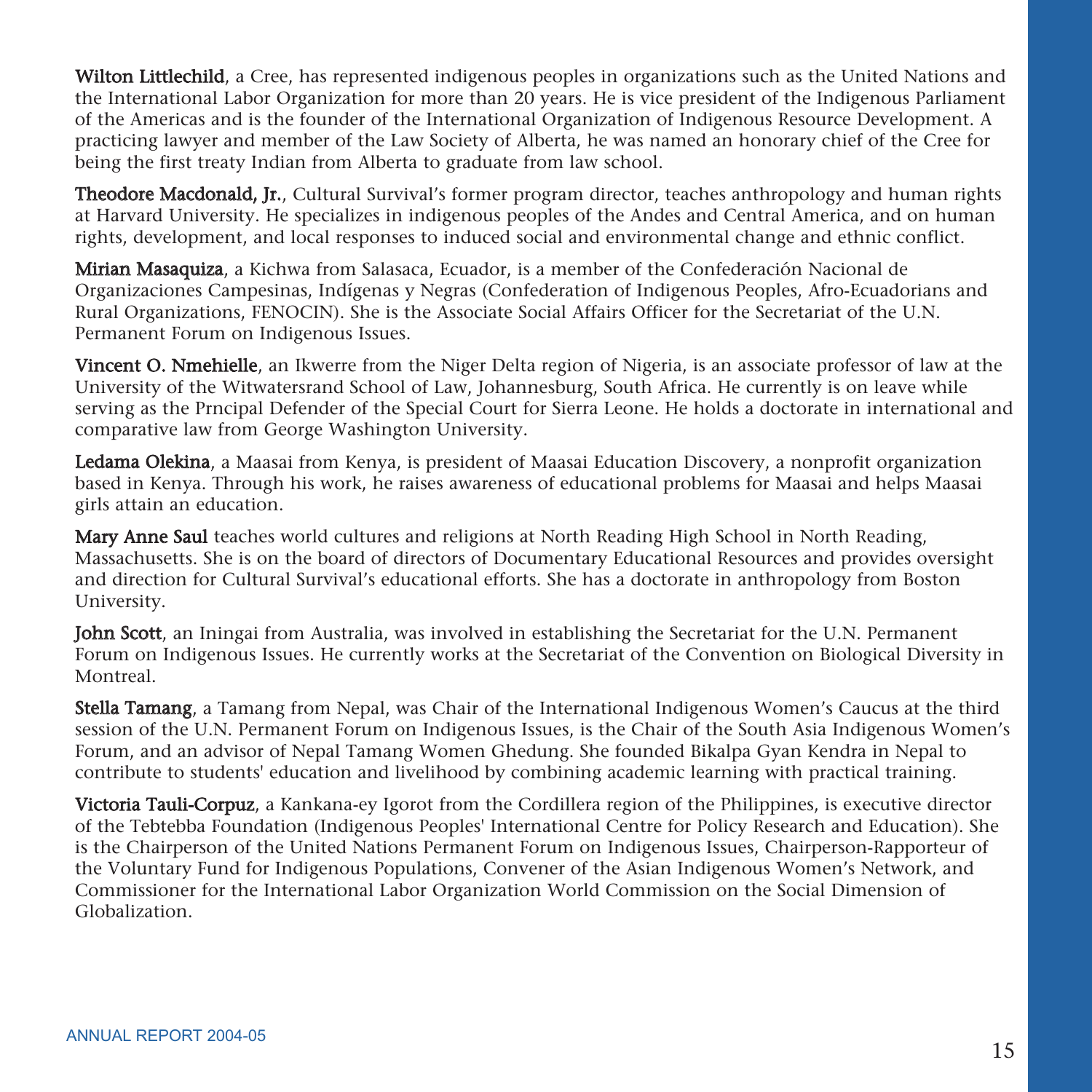# **STAFF**

- Sarah Albrecht, Administrative Assistant
- \*Jamie Brown, Graphic Design and IT Specialist
- \*Mark Camp, Director of Operations
- \*Clare Dowd, Director of Development
- \*Sofia Flynn, Accounting
- \*Jenn Goodman, Program and Development Assistant
- Sarah Hay, Publications Distribution and Advertising Coordinator
- Sara Johnson-Steffey, Grants Coordinator
- Sandeep Kindo, Coordinator of the Cultural Survival Law Initiative
- \*Ellen L. Lutz, Executive Director
- Zivile Maciukaite, Asia Research
- \*Lisa Matthews, News and Education Coordinator
- \*Pia Maybury-Lewis, Intern Program and Bazaar Coordinator
- Ian S. McIntosh, Senior Editor
- Kate O'Mara, Weekly Indigenous News Editor
- \*Agnes Portaleweska, Membership Coordinator
- Tara Tidwell Cullen, Managing Editor-Cultural Survival Quarterly
- James Williams, Special Projects Manager
- \* Indicates staff as of September 1, 2005



Cultural Survival staff, board, and program council members at the Program Council meeting in New York City, NY.

Cultural Survival gratefully acknowledges the pro bono legal services of its counsel, Goulston & Storrs, PC.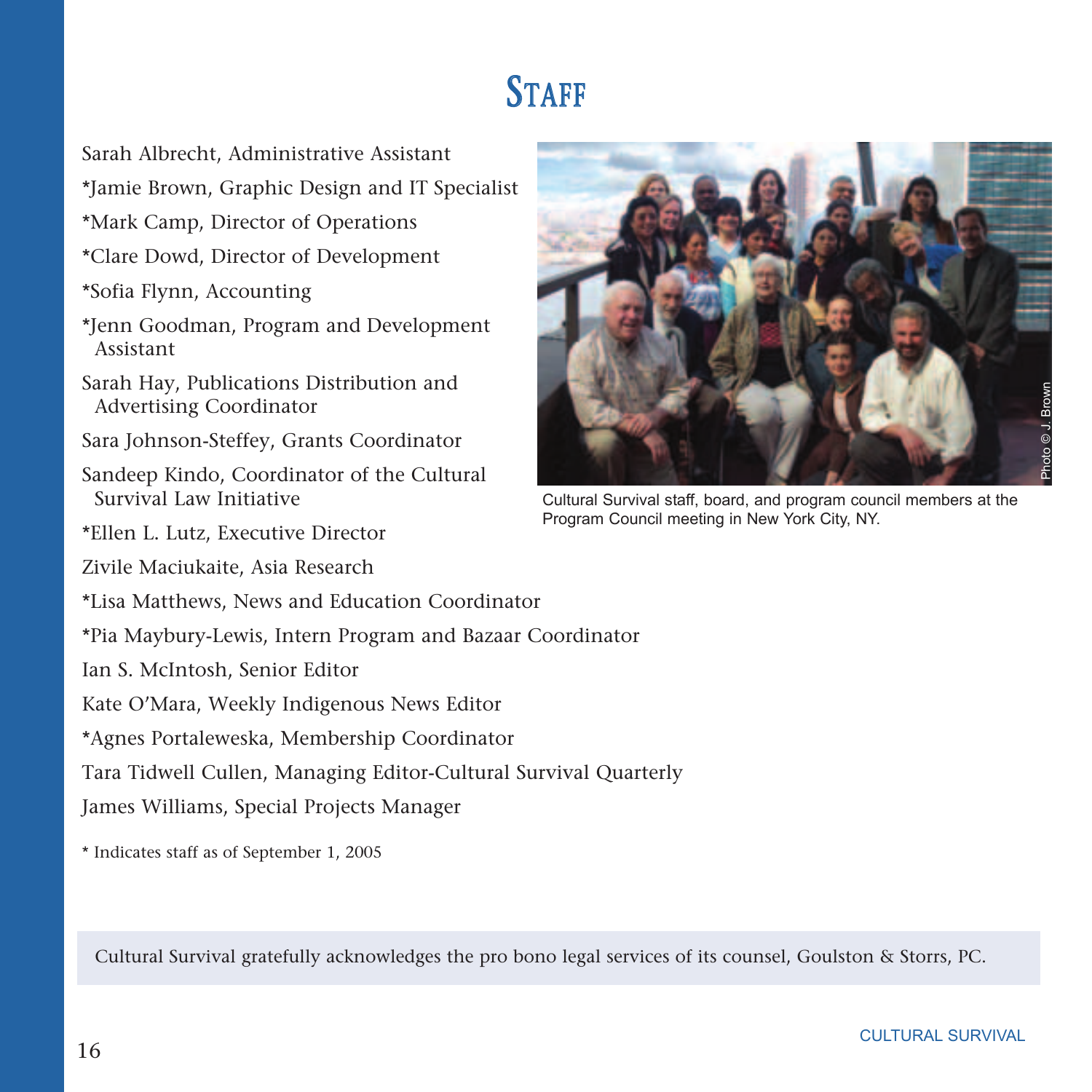## **FUNDERS**

#### Foundations, Corporations, and Organizations

Adelard & Valeda Lea Roy Foundation Arizona State Museum Barakat The Boston Foundation The Charlotte Forsythe Fund, a fund of the Headwaters Fund The Cottonwood Foundation The Christensen Fund Dean's Beans Decision Resources Foundation El Norte Foundation Equal Exchange Ford Foundation Fuller Museum of Art Goulston & Storrs, PC Grace Jones Richardson Trust The Greenville Foundation Inavale Foundation, Inc. Jessie Smith Noyes Foundation JRS Dryfoos Charitable Lead Trust Julia & Seymour Gross Foundation, Inc. Museum of Northern Arizona National Endowment for Democracy The Navajo Nation Nordlys Foundation, Inc. Peace Development Fund The Plus Valia Foundation Reebok Human Rights Foundation Rochester Institute of Technology The Roy A. Hunt Foundation Saul & Amy Scheuer Cohen Family Foundation Toward Sustainability Foundation University of Arizona Utah State University Winky Foundation

#### Benefactors\*

Anonymous Charity E. Alker Lester Anderson Heinrich Bauer Verlag Ryan Bobko Alicia J. Campi Asho Craine William E. Crawford William H. Crocker John R. Dobbyn Marjorie A. Dolbeer Chris Donahue Westy & Susan Egmont Peter T. Ellison Lester J. Fagen Martha B. Freeman Sarah Fuller William & Jeanie Graustein Morris Halle Elizabeth H. Harrison Arthur Hertzberg Karin Holser James Howe Jean E. Jackson Karl Johansgt Ageliki & Charles M. Keil Thomas F. King Louise Lamphere Richard M. Lee Richard F. Leman Cecilia Lenk Hal Litoff Jesse Markow David & Pia Maybury-Lewis Constance McAninch Bruce P. Merrill

Sally E. Merry P. Ranganath Nayak Michael O. Nimkoff Nancy S. Nordhoff Dr. Achola Pala Okeyo Nicholas J. Pierotti Katharine M. Preston Jordan S. Price Jerome Regier Barbara Rogoff Estate of Joni Ross Bart Ryan Amanda M. Ryden Mary Sawabini Dan Scheib Patti J. Schultz Mats Sexton Rajeev Shah Peter L. Sheldon Susan Sherman Kristina L. Simmons & Michael Sheridan William Skinner Henry Steiner Cynthia H. Sunderland Martha Claire Tompkins Irma Turtle Christopher Walter Patricia Whittier Philip D. Young Timothy Zajac

\* Donors who gave \$1000+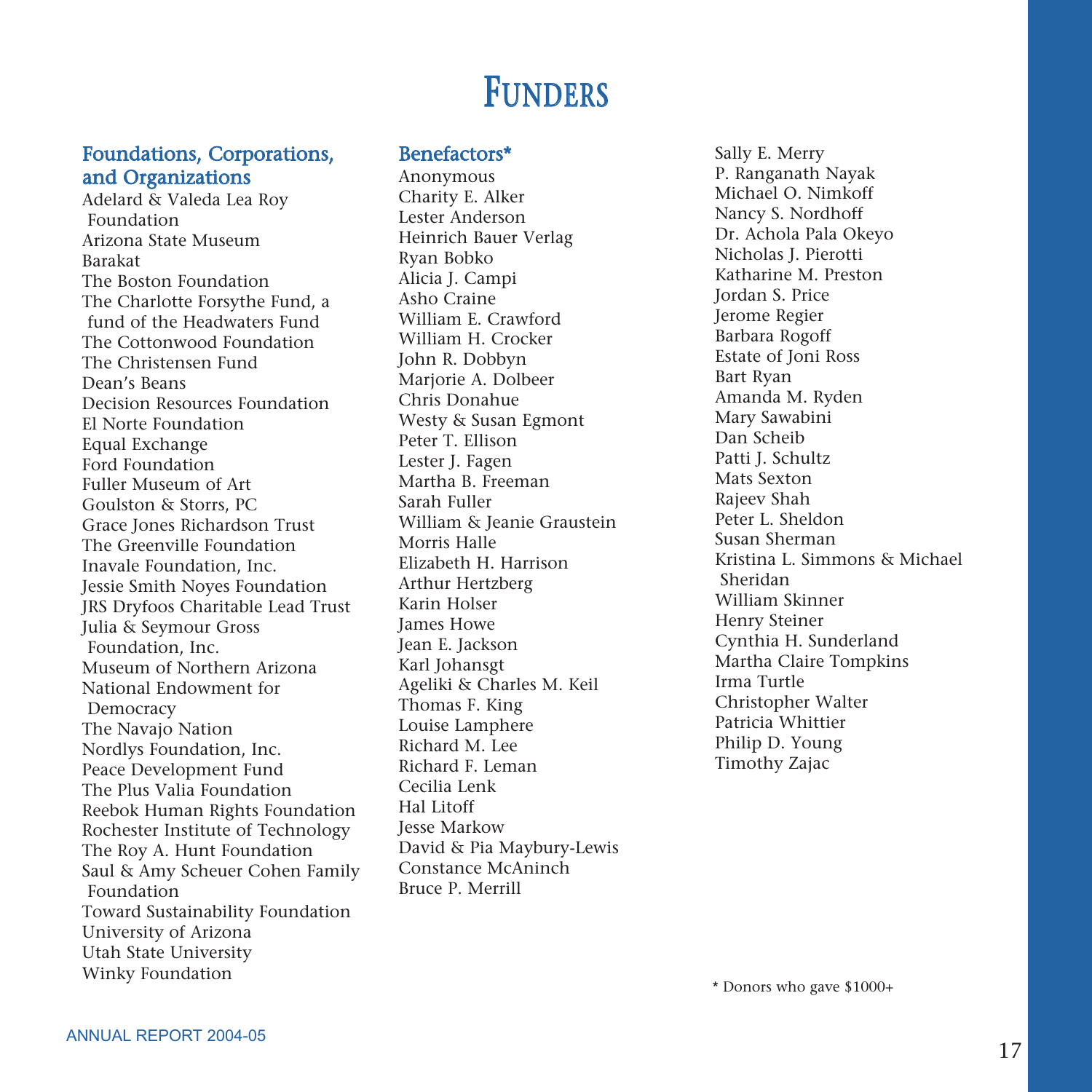# FINANCIAL REPORT





CULTURAL SURVIVAL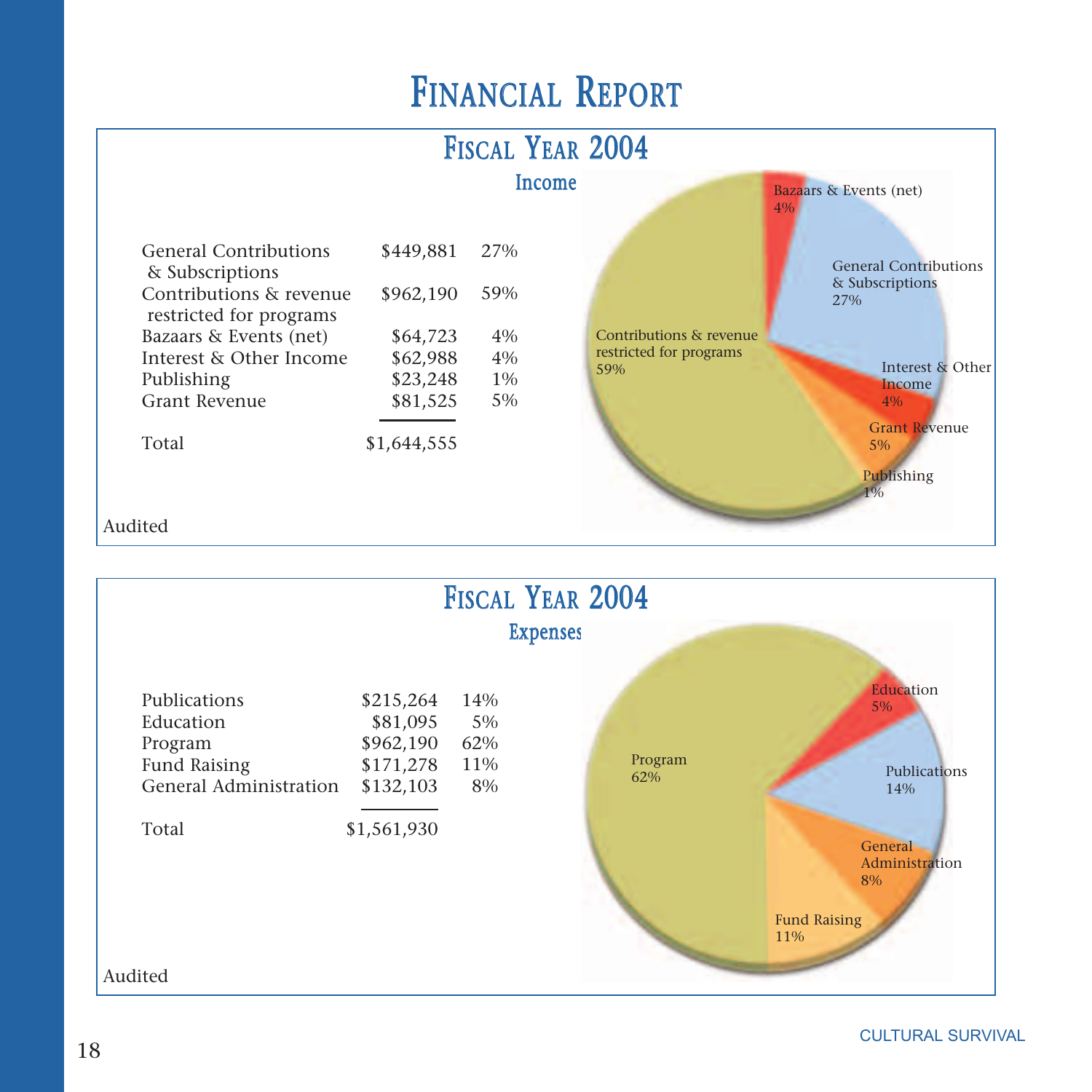